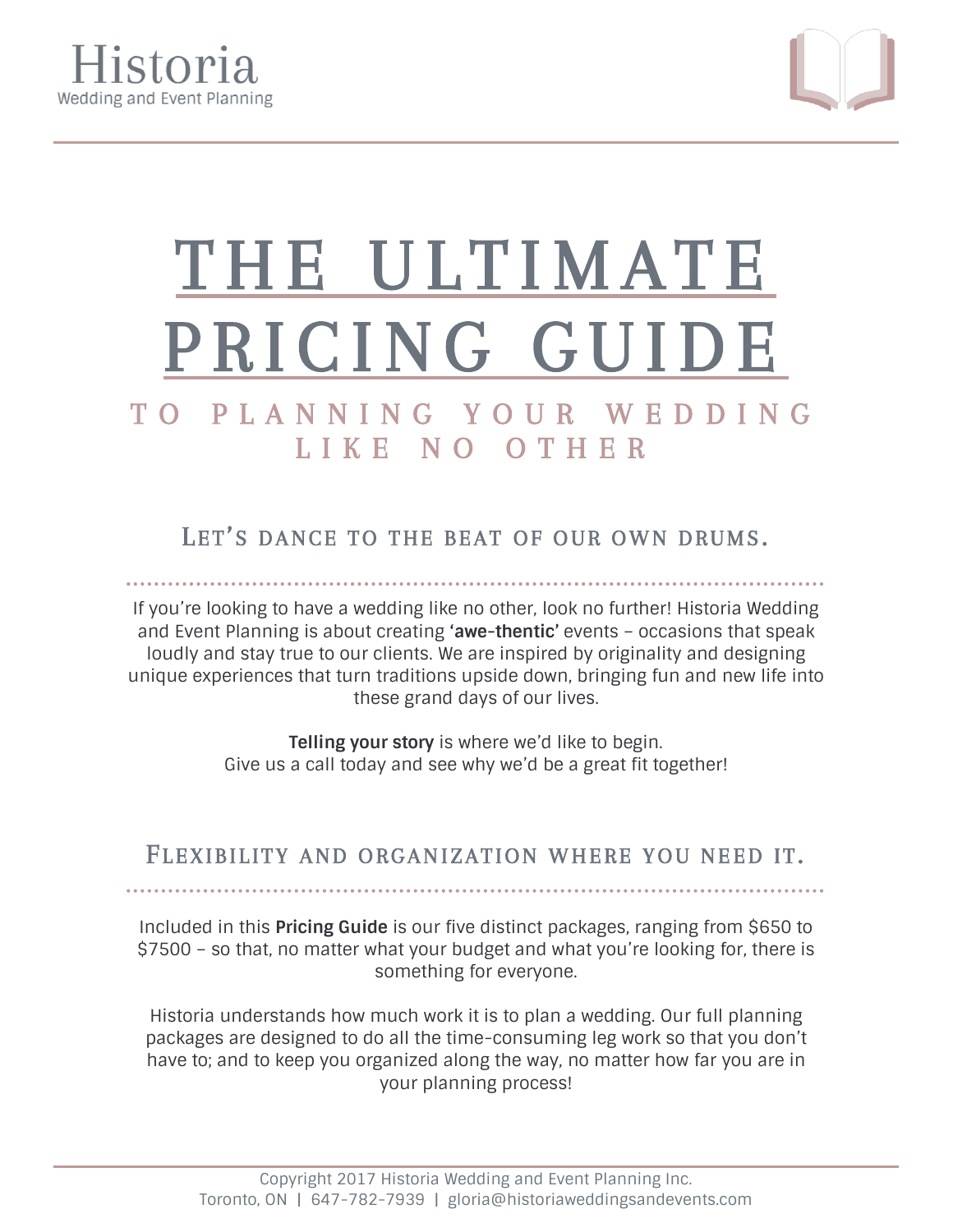

# O U R P A C K A G E S

With five packages to choose from, Historia can provide services to match any budget or need. Have a custom service request? **[Get in touch](mailto:gloria@historiaweddingsandevents.com)** and we'll send you a quote.

Proposal Planning and other Special Event Planning rates priced on request.

#### **Pricing subject to HST.**

# Tranquility

 $$650 - $850$ 

Our most affordable service, our **Tranquility** package is essentially a simplified form of day-of wedding coordination. It works well for those with smaller weddings (under 75 guests) or for couples who would like a hand with some specific details on their wedding day – maybe arranging your décor or DIY items, being cued for your ceremony, or having a dependable go-to person on your special day, so you can relax and have fun!

#### *Inclusions:*

- $\checkmark$  One introductory, Details meeting, to go over the essentials of your wedding day (approximately 1-2 hours).
- ✓ 6-8 hours of wedding day coverage and management, with one assistant until dinner service**\***. This also includes setup of small cosmetic details (such as receiving table décor, place cards and favours, and other miscellaneous items). As long as time permits, Historia can set up or transfer other items from your ceremony to your reception, upon request.

#### B l i s s

#### \$1250

Our **Bliss** package starts 4-6 weeks before your wedding day - or later, if your wedding is fast approaching and you're on a time crunch! This is largely a month-of service, going much further than our **Tranquility** package.

#### *Inclusions:*

- ✓ **All inclusions** of our **Tranquility** package, with an **upgrade to 10 hours** of wedding day coverage.
- $\checkmark$  One final, Itinerary meeting, to discuss your wedding day schedule in detail (approximately 1-2 hours).  $\checkmark$  Access to support from Historia via phone or email.
- $\checkmark$  Handling of vendor logistics, as they relate to your ceremony and reception locations (and photo locations if applicable). This includes distributing a vendor copy of your Itinerary and confirming final details and logistics with vendors.
- $\checkmark$  Wedding rehearsal direction/attendance, if desired.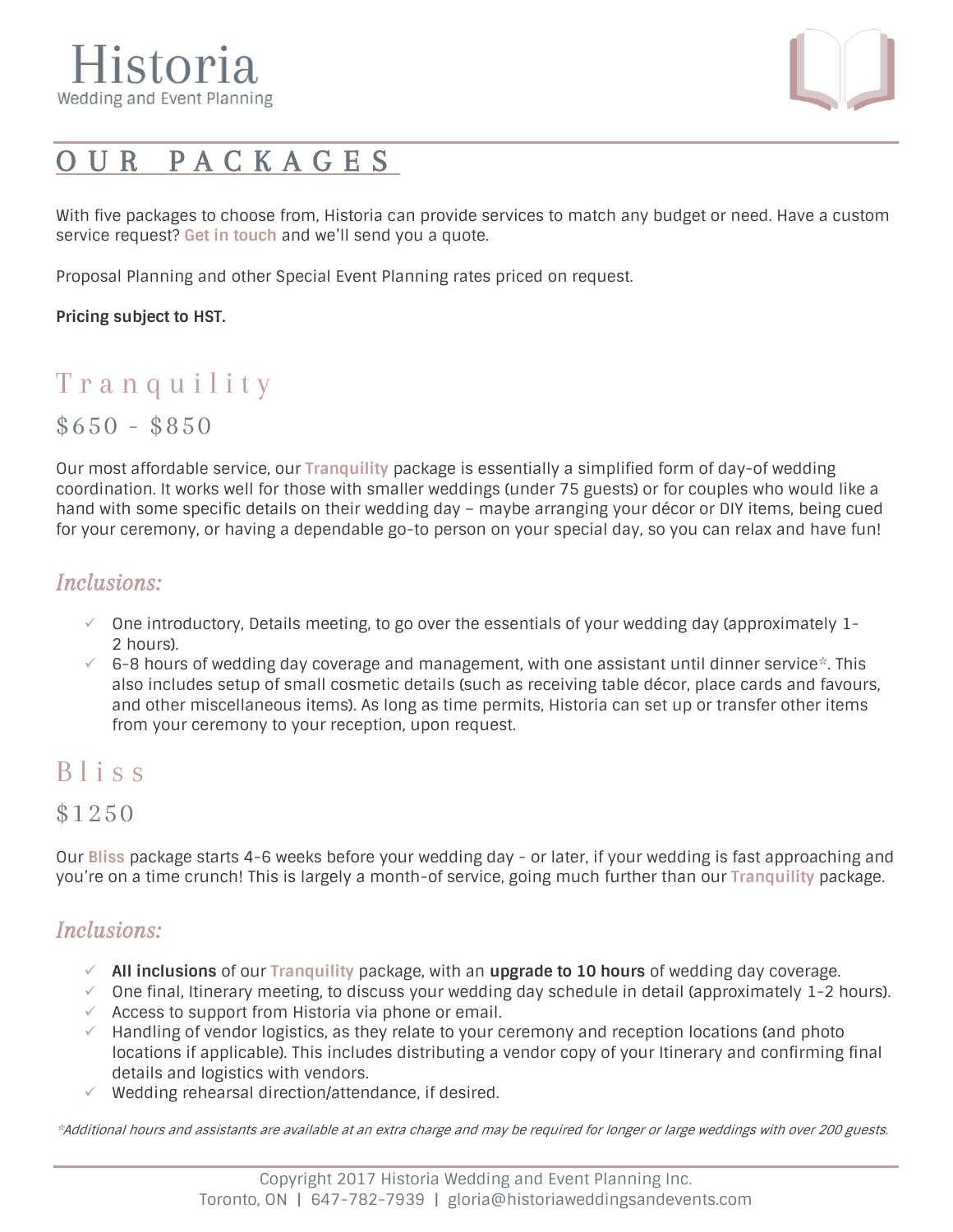# listoria Wedding and Event Planning



### S e r e n i t y

\$2750 - 3300

Our versatile package for couples who have done some of their own groundwork, our **Serenity** package is best suited to couples who have already booked their venue(s) and one to three vendors, but need help to keep going.

#### *Inclusions:*

- $\checkmark$  One introductory, "Envision" meeting, to go over the key elements of your wedding day (approximately 1-2 hours).
- $\checkmark$  One halfway, "Evaluation" meeting to discuss progress and any challenges happening along the way (approximately 1-2 hours).
- $\checkmark$  One final, Itinerary meeting, to discuss your wedding day schedule and touch points in detail (approximately 1-2 hours).
- $\checkmark$  Access to support from Historia via phone or email.
- $\checkmark$  A detailed, Month-to-Month Checklist as your own personal wedding planning schedule.
- $\checkmark$  Vendor recommendations and assistance in selection to match your style and budget.
- Correspondence with your vendors on your behalf, to ease the execution of your vision; this includes handling of vendor logistics throughout the planning process, distributing a vendor copy of your Itinerary and confirming final details and logistics with all your vendors.
- $\checkmark$  Assistance with executing your décor vision through your selected vendors and added touches.
- $\checkmark$  Up to three florist or décor/rental vendor meetings with Historia.
- $\checkmark$  Up to two key venue appointments with Historia.
- $\checkmark$  Venue/location site inspection(s); assistance with floor plan design, if required.
- $\checkmark$  Access to Historia's expertly-designed templates and guides for management of your guest list, vendor payments, invitations and more.
- ✓ Wedding rehearsal direction/attendance.
- ✓ 10 hours of wedding day coverage and management, with one assistant until dinner service**\***. This also includes setup of small cosmetic details (such as receiving table décor, place cards and favours, and other miscellaneous items). As long as time permits, Historia can set up or transfer other items from your ceremony to your reception as well, upon request.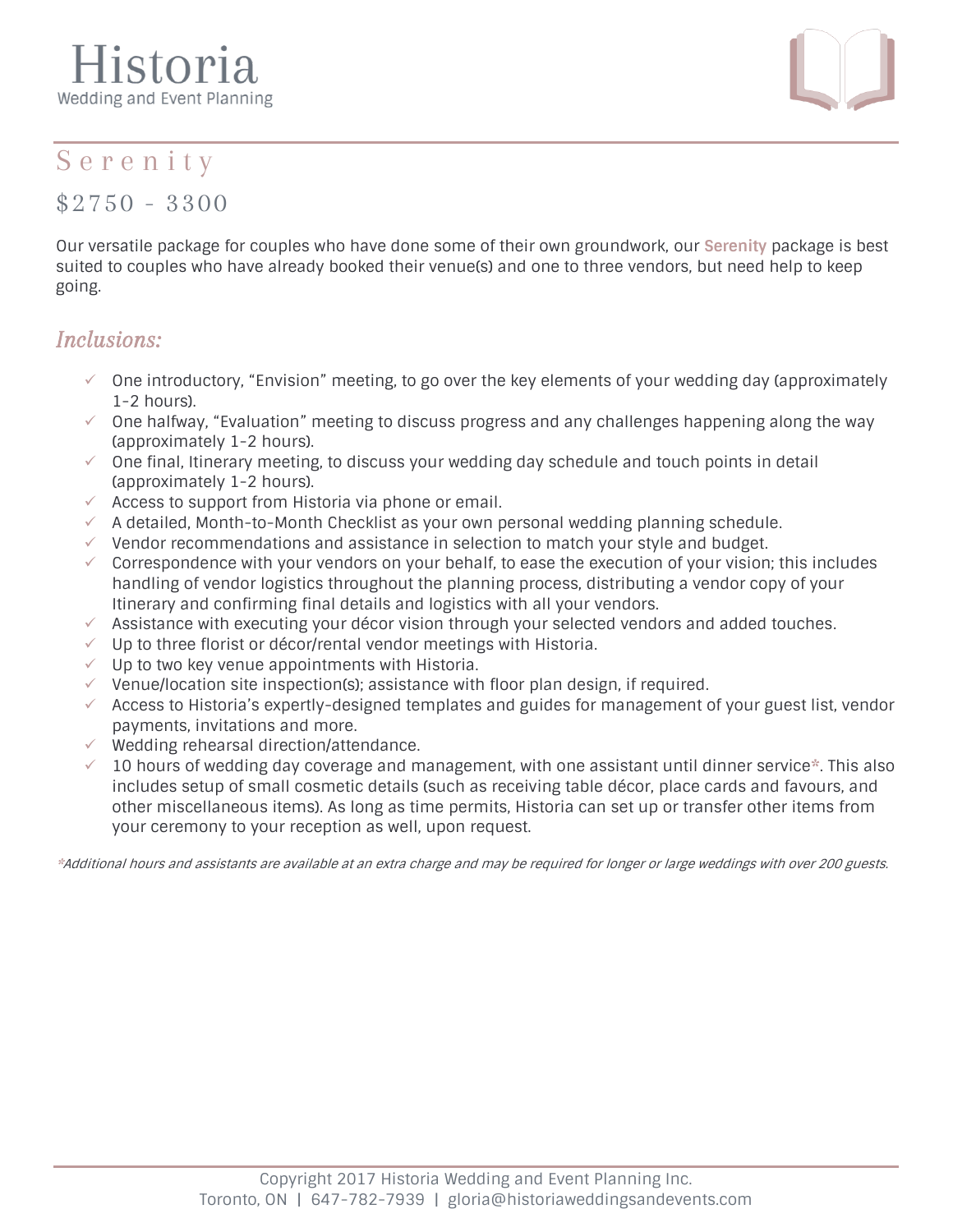# Iistoria Wedding and Event Planning



#### R a d i a n c e

\$3550 - 5000

Our most popular full-planning service, our **Radiance** package is designed to keep you organized from day one of your planning process.

#### *Inclusions:*

Upgrades from the Serenity package are bolded.

- $\check{\phantom{\phi}}$  One introductory, "Envision" meeting, to go over the key elements of your wedding day (approximately 1-2 hours).
- ✓ **One design meeting, to streamline the overall look and feel of your wedding décor vision (approximately 1 hour).**
- $\checkmark$  One final, Itinerary meeting, to discuss your wedding day schedule and touch points in detail (approximately 1-2 hours).
- ✓ **An additional 4 hours of meetings with Historia, to be allotted towards any area(s) of your choice.**
- $\checkmark$  Access to support from Historia via phone or email.
- ✓ **Budget design and management.**
- $\checkmark$  A detailed, Month-to-Month Checklist as your own personal wedding planning schedule.
- ✓ **Recommendations and assistance in selection of venue and photo locations, with visits to up to four different venues/spaces. Once your reception venue is confirmed, Historia will attend all venue appointments with you where necessary, and will correspond with your venue on your behalf to execute your vision.**
- ✓ Vendor recommendations and assistance in selection to match your style and budget.
- Correspondence with your vendors on your behalf, to ease the execution of your vision; this includes handling of vendor logistics throughout the planning process, distributing a vendor copy of your Itinerary and confirming final details and logistics with all your vendors.
- $\checkmark$  Assistance with executing your décor vision through your selected vendors and added touches.
- $\checkmark$  Up to three florist or décor/rental vendor meetings with Historia.
- $\checkmark$  Venue/location site inspection(s); assistance with floor plan design, if required.
- $\checkmark$  Access to Historia's expertly-designed templates and guides for management of your guest list, vendor payments, invitations and more.
- ✓ Wedding rehearsal direction/attendance.
- Up to 10 hours of wedding day coverage and management, with one assistant until dinner service<sup>\*</sup>. This also includes setup of small cosmetic details (such as receiving table décor, place cards and favours, and other miscellaneous items). As long as time permits, Historia can set up or transfer other items from your ceremony to your reception as well, upon request.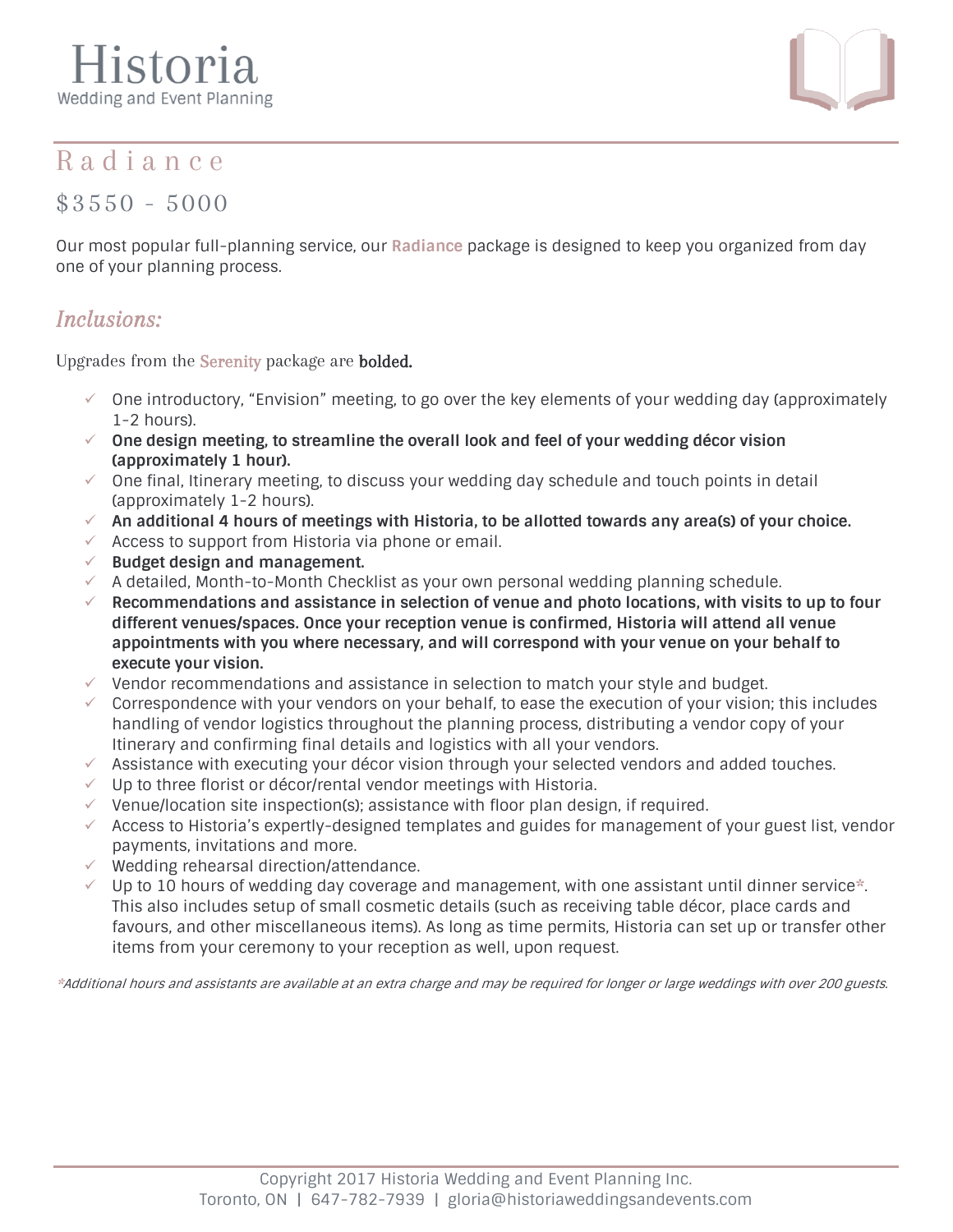# Iistoria Wedding and Event Planning



## D i v i n e

\$6000 - 7500

Our most elaborate and in-depth, full-planning service, our **Divine** package is designed to cover every facet of your planning in immense detail. With Historia attending all your vendor appointments with you, no stone will go unturned, and you can utilize our expertise in every way possible. Rest easy knowing you're very well looked after!

#### *Inclusions:*

Upgrades from the Radiance package are bolded.

- ✓ One introductory, "Envision" meeting, to go over the key elements of your wedding day (approximately 1-2 hours).
- $\checkmark$  One design meeting, to streamline the overall look and feel of your wedding décor vision (approximately 1 hour).
- $\checkmark$  One final, Itinerary meeting, to discuss your wedding day schedule and touch points in detail (approximately 1-2 hours).
- ✓ **An additional 6 hours** of meetings with Historia to be allotted towards any categories you desire.
- $\checkmark$  Access to support from Historia via phone or email.
- $\checkmark$  Budget design and management.
- $\checkmark$  A detailed, Month-to-Month Checklist as your own personal wedding planning schedule.
- Recommendations and assistance in selection of venue and photo locations, with visits to up to six **different venues/spaces**. Once your reception venue is confirmed, Historia will attend all venue appointments with you where necessary, and will correspond with your venue on your behalf to execute your vision.
- ✓ Vendor recommendations and assistance in selection to match your style and budget, **including visits with up to three different vendors per category with Historia during selection. Visits to secured vendors is not limited.**

**Categories include: 1) Photography/Videography, 2) Florals/Decor, 3) Rentals, 4) Stationery/Signage, 5) Music/MC/Performance Art, 6) Food/Beverage, 7) Gifts/Wedding Favours, 8) Transportation, 9) Attire.**

- $\checkmark$  Correspondence with your vendors on your behalf, to ease the execution of your vision; this includes handling of vendor logistics throughout the planning process, distributing a vendor copy of your Itinerary and confirming final details and logistics with all your vendors.
- $\checkmark$  Assistance with executing your décor vision through your selected vendors and added touches.
- $\checkmark$  Venue/location site inspection(s); assistance with floor plan design, if required.
- $\checkmark$  Access to Historia's expertly-designed templates and guides for management of your guest list, vendor payments, invitations and more.
- ✓ Wedding rehearsal direction/attendance.
- Up to 12 hours of wedding day coverage and management, with one assistant until dinner service\*. This also includes setup of small cosmetic details (such as receiving table décor, place cards and favours, and other miscellaneous items). As long as time permits, Historia can set up or transfer other items from your ceremony to your reception as well, upon request.